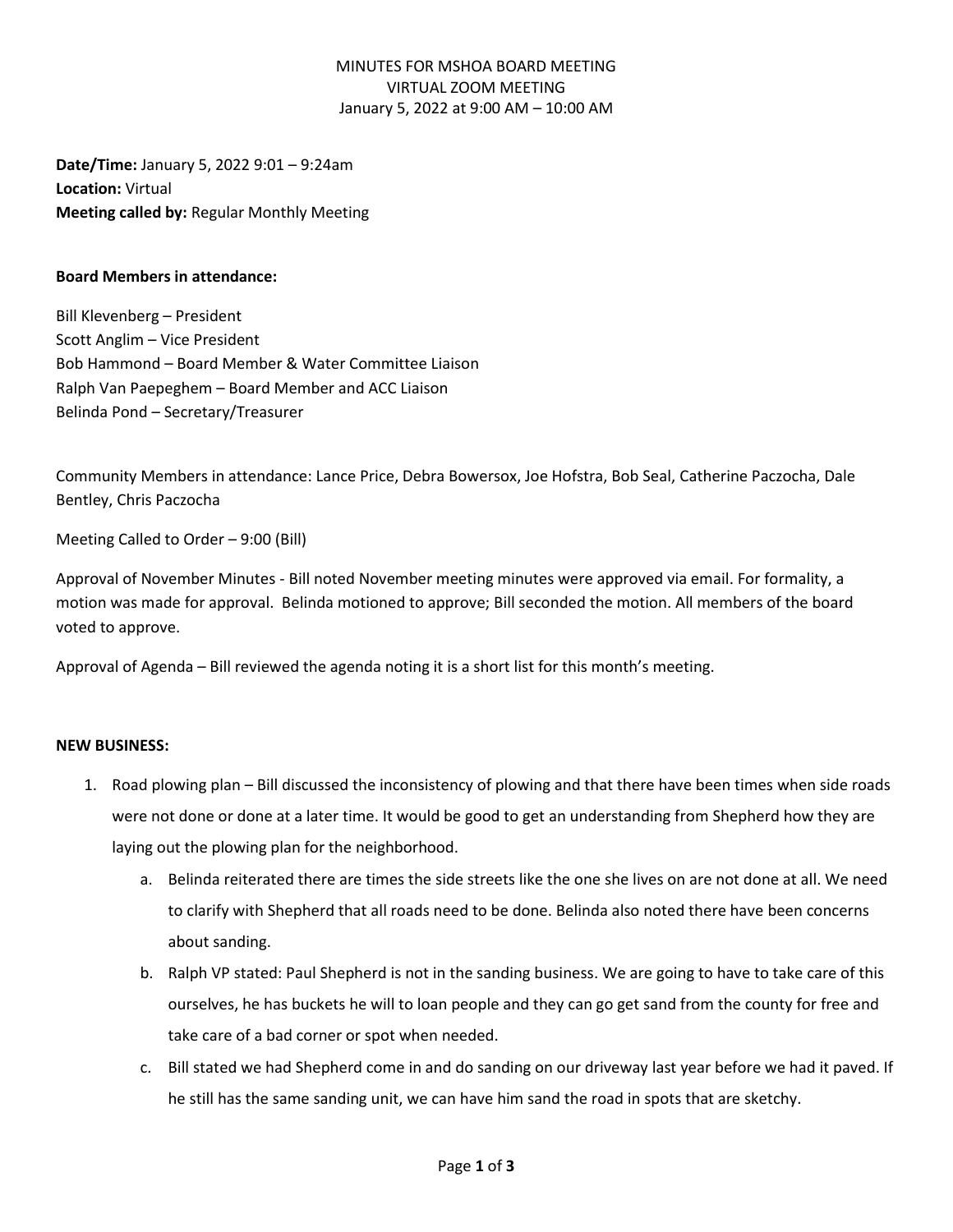# MINUTES FOR MSHOA BOARD MEETING VIRTUAL ZOOM MEETING January 5, 2022 at 9:00 AM – 10:00 AM

- d. Scott Anglim mention he has been to the yard to get sand and that is a good solution for a driveway, but for the corners of the road, it's not an option to use buckets.
- e. Bill reiterated we will talk to Shepherd and if he has the same sanding unit then we can get him to take care of the sketchy sections of the road.
- f. Belinda asked Bill if he is willing to be the one to talk to Shepherd and he agreed.
- g. Bill said we need to stay in contact or email to make sure corners and sections of the road are taken care of.
	- i. Belinda noted: there was a slide on Sunday on the hairpin corner of Blue Shadow near Banks Lowman Road.
	- ii. Bob stated all-wheel drive and 4-wheel drive with OEM tires are not going to work, people need take responsibility to be equipped with the right equipment for traveling in the snow.

## **UPDATE ON CONTINUING BUSINESS:**

- (Belinda Pond) Financial Report
	- a. Invoices for the 2022 annual dues went out on December 16 and are due January 15. Several people paid their dues before the end of the year. Those payments are reflected on the monthly Profit and Loss statement under the income budget for Operations and the budget for Road Maintenance. Due to the sale of some properties and the new owners electing to pay off the rest of the road assessment, there is an increase to the special assessment column of \$13,185.78.
	- b. Bill noted that the loan payments were re-amortized for the quarter beginning January 2022 which resulted in a reduced monthly payment. We will apply the payments that have been made to the road assessment to the loan. This will cause another re-amortization of the payment at the end of the first quarter.
- (Ralph Van Paepeghem) Architectural Committee Report
	- a. Nothing new; Bowersox are working on their deck, Seaton has his building built and looks good, Casey has his enclosed, everything is all done except Hilligas, he is left out in the snow.

### **PUBLIC COMMENT**

• Bob Seal stated he thinks Shepherd does a great job. He always clears a path to his drive making it easy for him. Stated we shouldn't manage Shepherd but just let him do his job because he does it well. Bill thanked Bob S for

#### Page **2** of **3**